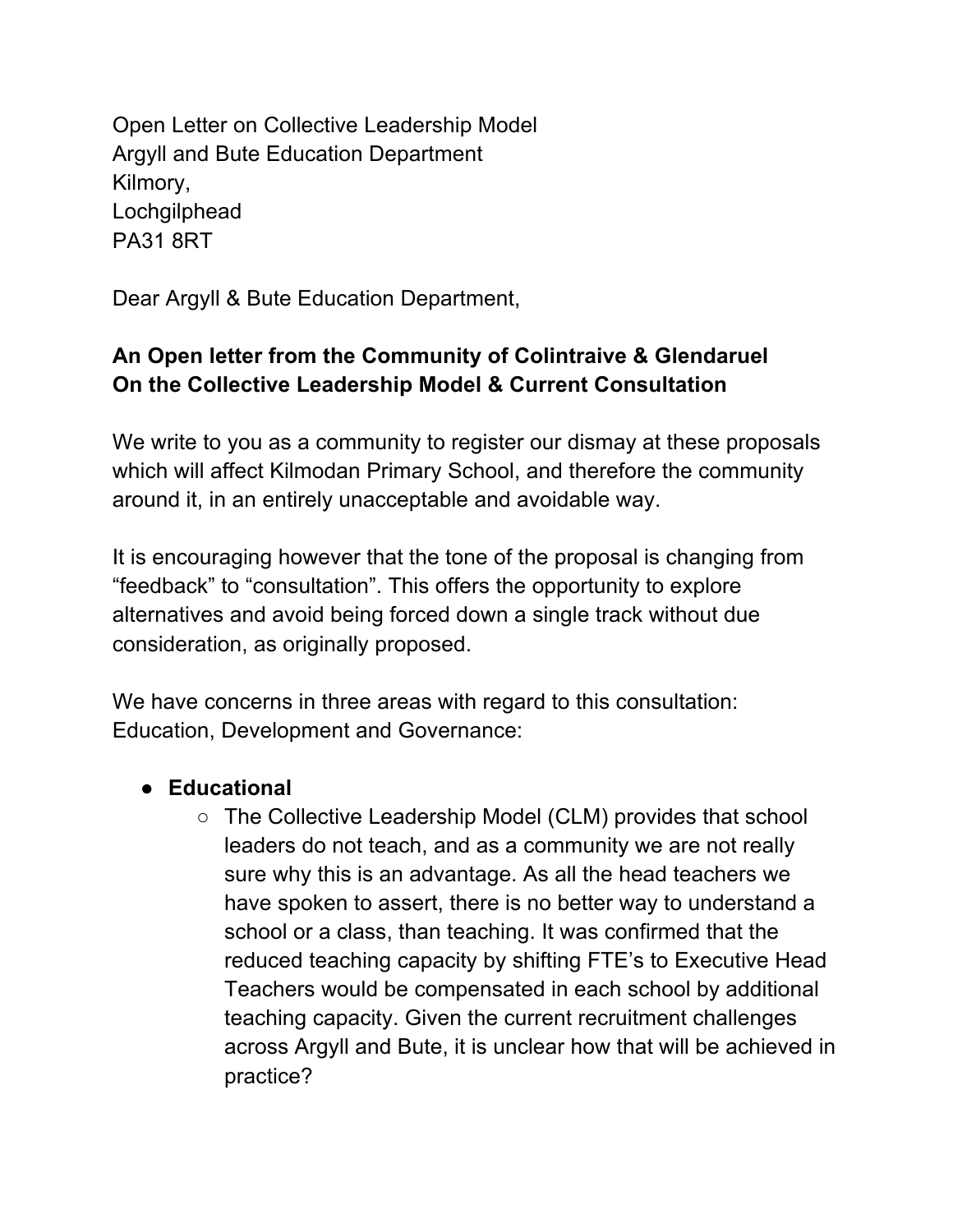- The CLM specifies that a head teacher will have several schools in their remit. Unfortunately for proponents of this model, we have direct experience of this type of scenario within our community with one of the most experienced head teachers Cowal has had. It is this head teacher's opinion, having run three Primary schools concurrently, that the model does not deliver any educational benefits. It is absolutely critical in the opinion of this community's ex-head teachers that a direct relationship is fostered between a head teacher and all their pupils and families. Experience shows this will be absolutely impossible in the CLM. Given the rural geography of area the "collectivism" is also physically impractical from a simple transport and communication perspective, made worse in winter.
- $\circ$  It is the opinion of this community that the CLM will strip out the educational leadership represented by present head teachers of Argyll and Bute to replace it with two levels of educationalists
	- (1) class teachers
	- (2) Education Scotland (inspection and review)
- This model will also therefore precipitate a deeper recruitment crisis, when teachers realise that the CLM provides for no professional promotion within Argyll's schools. There is no doubt that ambitious, creative and effective teachers will seek positions and opportunities elsewhere - even if they decide to remain resident in our county / communities.
- We are also entirely unsure as to the status of the posts 'Heads' of School' and 'Executive Head Teacher'. These positions are not classified by an educational literature or union, and as such sits outside any accepted scholastic hierarchy. Again, this seems to allow the recruitment of non-teachers into the Heads of School and Executive Head Teacher roles.
- $\circ$  It is this community's decided view, that from the educational perspective, the CLM proposed disguises a ill-founded, illconsidered and wholly inappropriate cost-cutting exercise.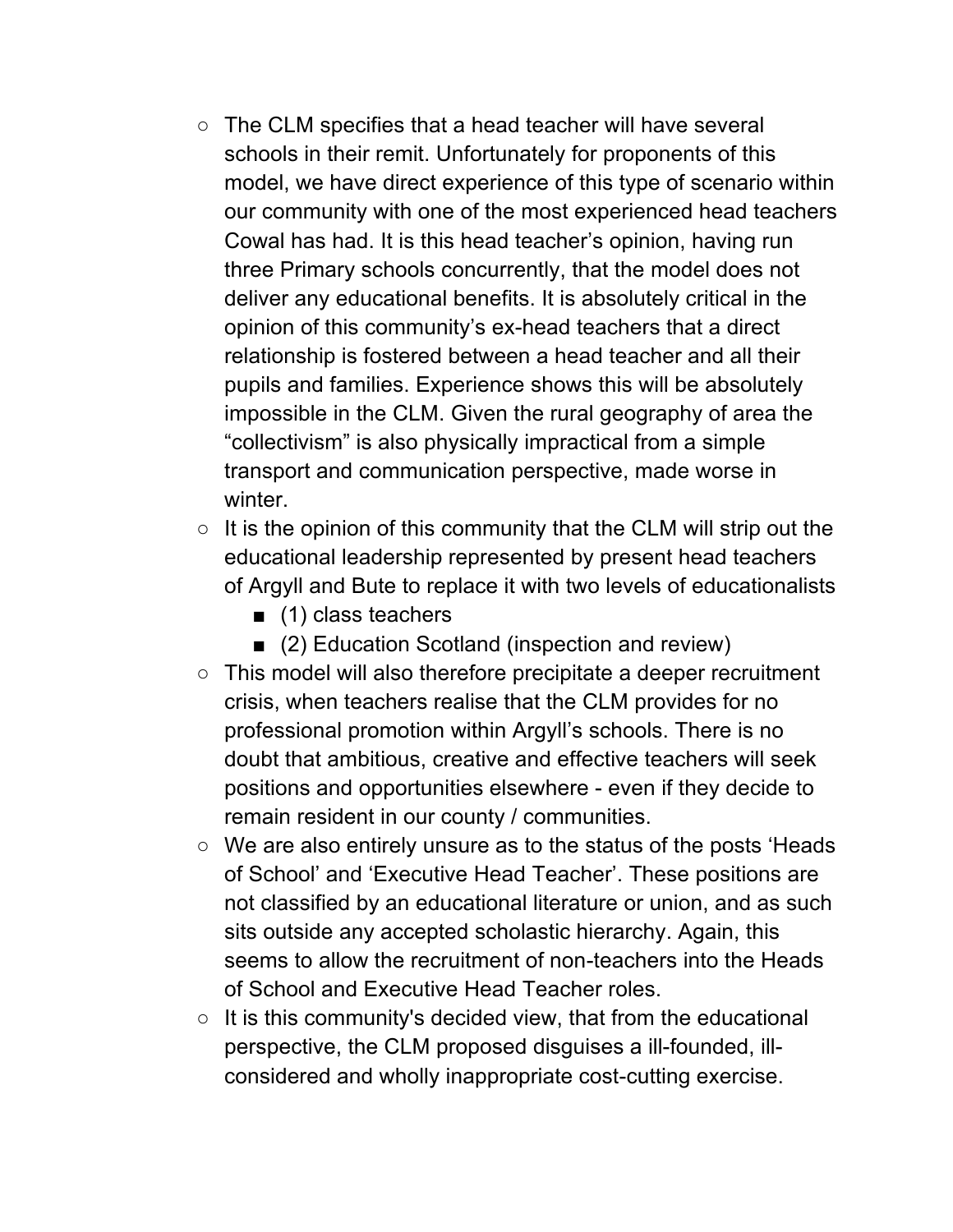- Within the proposals there would be an element of de-skilling staff if each Head of School is expected to take on a specialism. Presently all teachers and Head Teachers undertake professional development as a matter of course.
- $\circ$  If the Council appoints a head with no teaching experience, how will the council guarantee that there are enough experienced teachers in each school to be able to properly identify appropriate pedagogy, curricular needs and particularly differentiation
- Head Teachers here in Cowal have an excellent support network. If this is not happening in other areas in Argyll that is surely down to the Quality Improvement Team (QIT) and does not need a specific policy change to improve. Indeed further distancing the QIT from the pupils, by introducing a further layer of bureaucracy is counterproductive. The QIT should be getting closer to the schools as that's their role, not further distancing themselves from the pupils, teachers and head teachers.
- Pooling resources and budget sharing is also mentioned as a plus: surely that can/does happen now without change? If there is a barrier to pooling funding for major purchases between schools, that's presumably an accounting restriction, rather than a real restriction. That should be within the responsibility of the Council education team to resolve as support to the schools – it doesn't need a new layer of bureaucracy. There is also the danger of the larger schools demanding a larger portion of what little funding is available.
- The CLM proposals indicate that an Executive Head Teacher will have schools of different sizes under their management. It will be natural for larger urban schools with higher school rolls to take more of a Executive Head Teacher and Head of School's attention than smaller rural establishments. The rural schools will therefore suffer from a lack of attention and focus, necessary to maintain educational standards.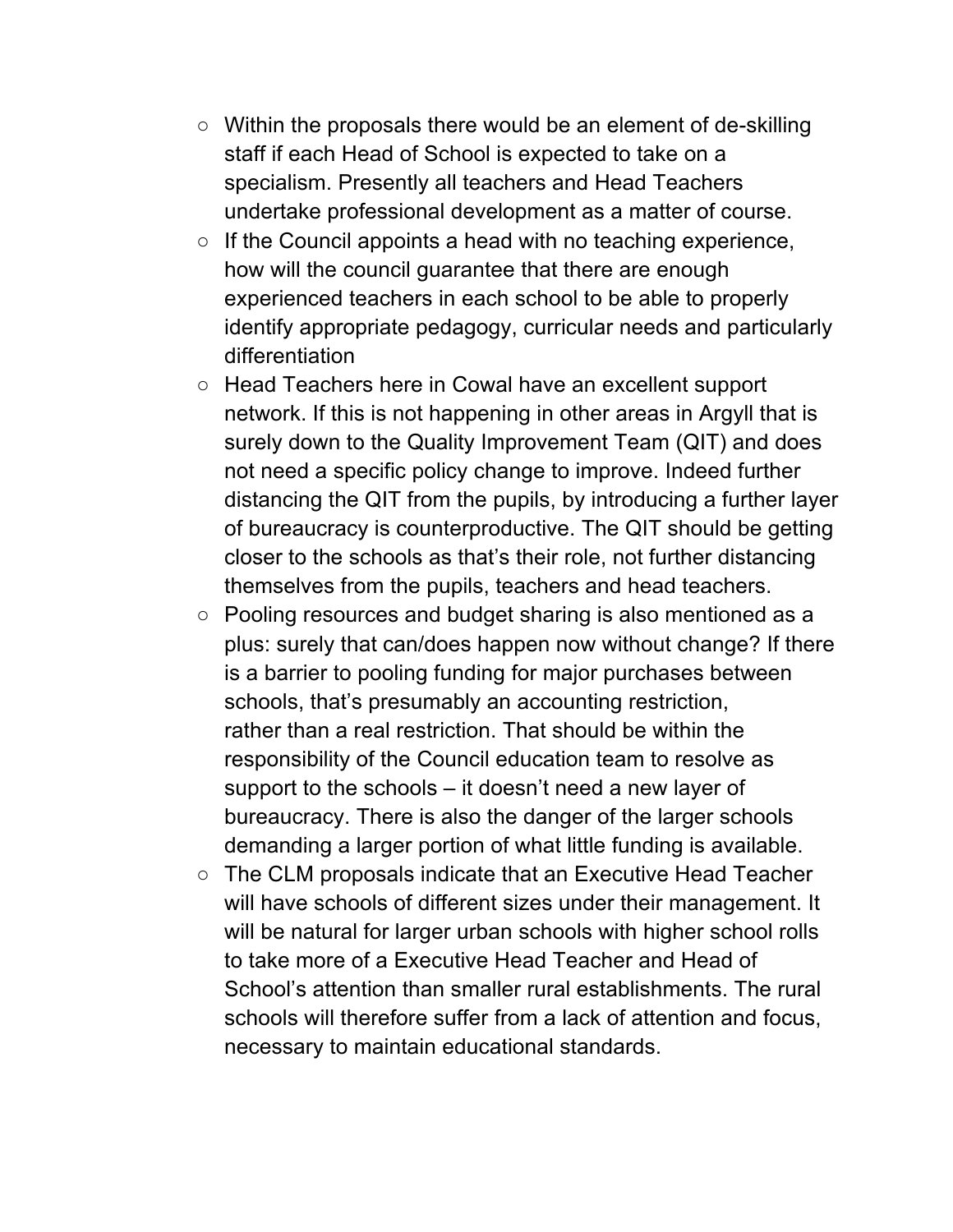### ● **Developmental**

A rural school is closely connected with its community, and if it starts to lose local children because of the organisational changes in these proposals, for example through a decline in standards caused by a distracted head teacher, then the community will start to fail as families decide to move away to better supported urban schools or for the same reasons are disincentivised to move in.

- The proposal repeatedly mentions the importance of equality for all pupils and young people in A&B, and across the school network. Whilst equal opportunities are welcomed, it is unclear as to how the CLM will provide these if every school is viewed as the same. Rural schools are very different to larger, urban settings, and cannot be viewed or managed in the same way.
- Without an efficient, adaptable, thriving school, rural communities will suffer beyond repair. Skills migration of working-age parents, unattractive educational services for potential new residents, and damage sense of community and identity without a younger generation.
- The three key drivers of A&BC's Rural Growth Deal are 'Connecting, Attracting and Growing', [Source: https://www.argyll-bute.gov.uk/rgd] however it is unclear as to how the CLM will contribute to the success of these drivers in rural communities.
	- $\circ$  Connecting with several schools in their remit, how are the Executive Head Teachers, who are unlikely to be based in a rural school, going to get to know the pupils, the teachers, the local community in a meaningful way?
	- Attracting how will new staff, especially teachers, be encouraged to relocate to rural schools if there is no clear opportunity for professional progression with the removal of Head Teacher roles, when the 'teaching' aspect is such an important, joyful, and beloved part of the vocation? Many apply for headship posts in rural Argyll because they enjoy teaching and the Headship of a rural school offers the best of both worlds.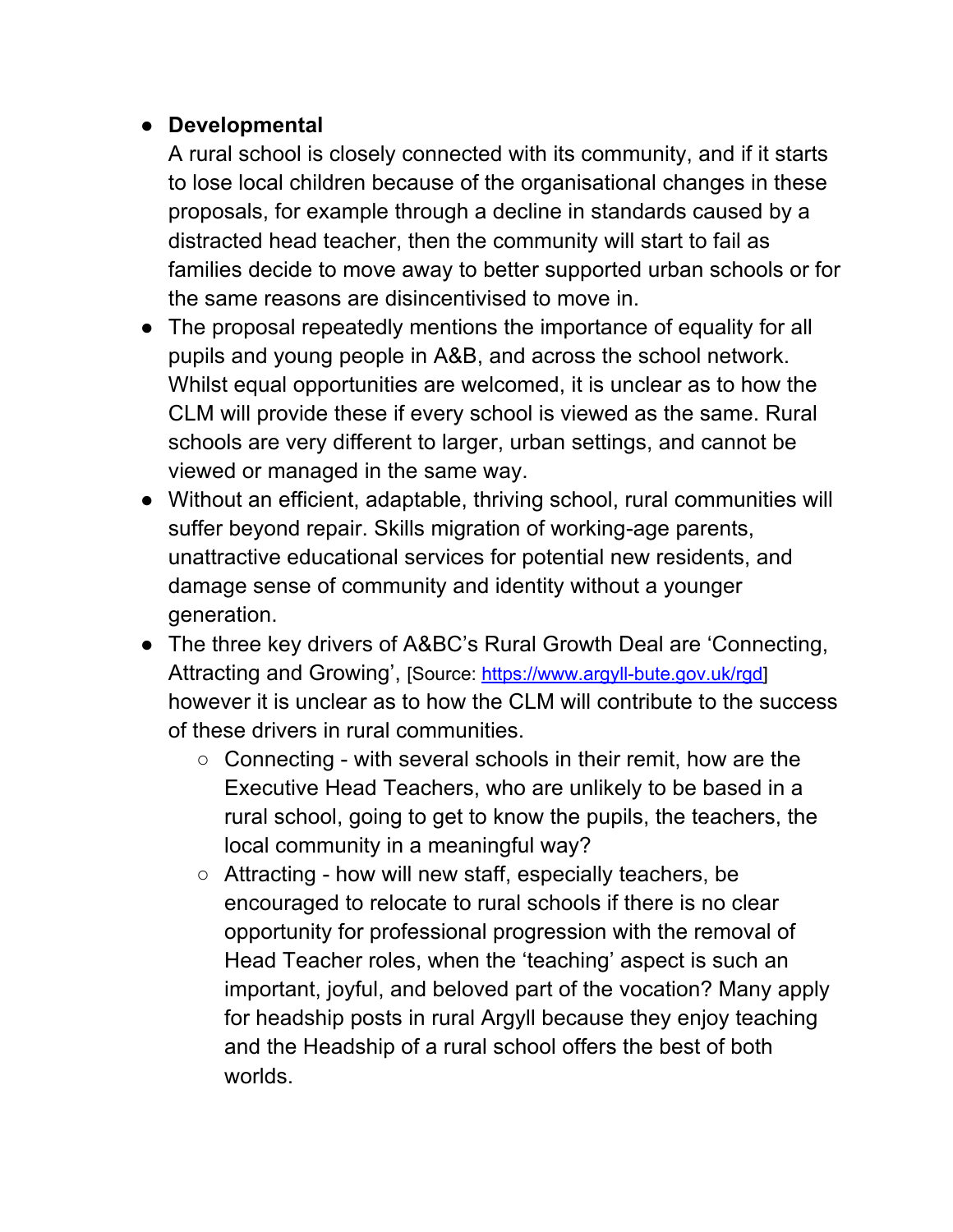$\circ$  Growing - how will the community grow if families move away from the area due to a failing educational system, or are discouraged to move to a rural community due to a school that is struggling compared to ones in neighbouring towns?

#### ● **Governance**

The consultation is designed to manufacture consent, eschews best practice and is only on nodding terms with transparency.

- $\circ$  It is clear the single proposal under consultation was NOT derived from comparing multiple options and modelling or understanding the impact of these from a comprehensive appreciation of, and consideration of all the factors. Indeed it does not seem that the following were established:
	- A clear identification of what problem the proposal is trying to address
	- No criteria were set to be fully assessed
	- Different options [to measure against the criteria] were not assessed, nor was modelling of the impacts from human, financial and practical inputs then accomplished.
	- No judgement on the options was made or published and a recommendation then offered to then be discussed.
- Education Scotland's website and it's School Information Dashboard show absolutely no relevant information for Argyll and Bute schools. Therefore there is no evidential baseline available to check whether these proposed changes in education policy are good or bad.
- Parents and Teachers are not allowed to consult with one another. While parents see their childrens' education as a priority, they do not have a professional's understanding of the way changes will affect this. By not allowing teachers to talk to parents on this, the council ensures there is an immediate suspicion that this is not a transparent process. Given the